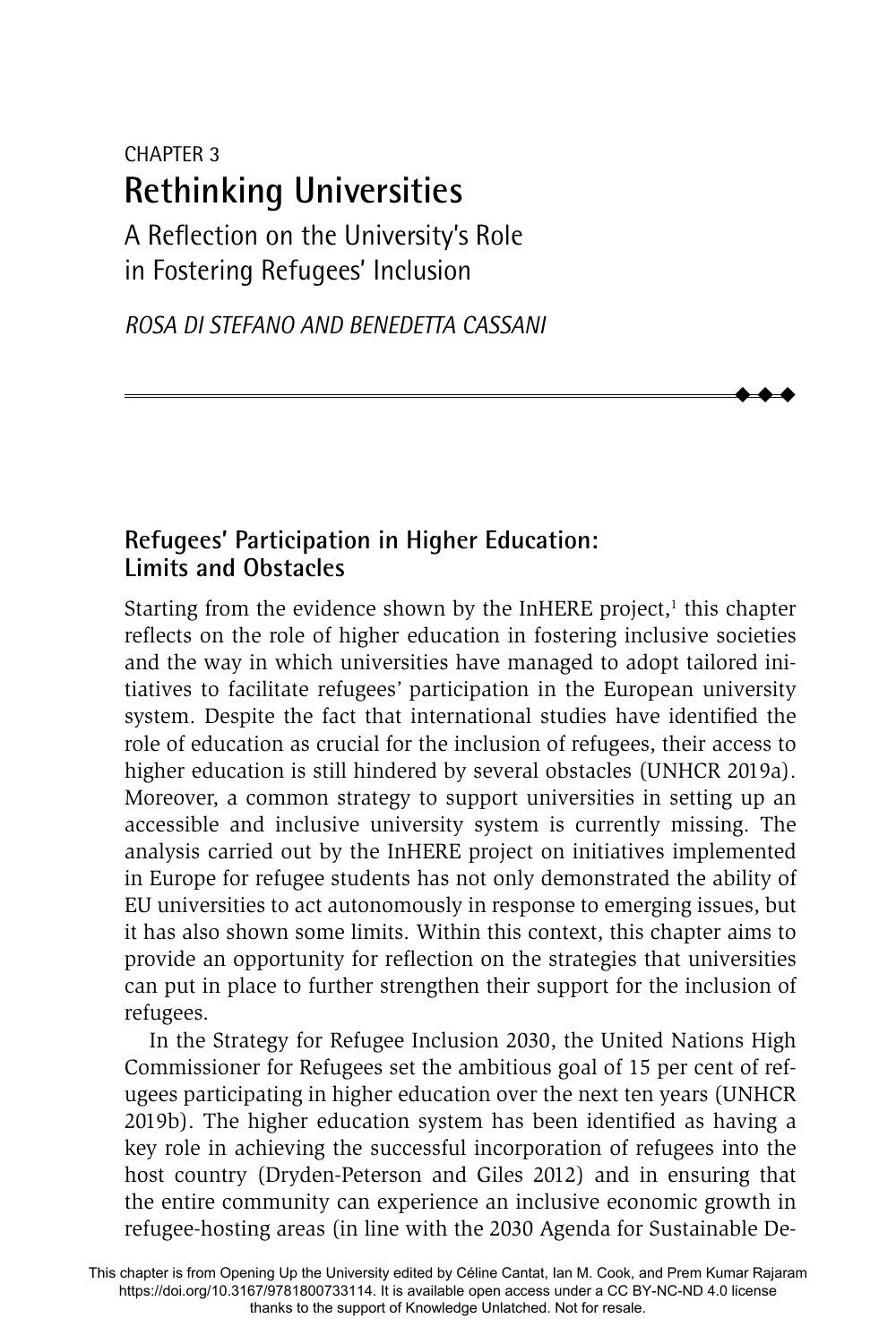velopment). Nevertheless, the rate of refugee participation in tertiarylevel education is still significantly lower than global averages: only 3 per cent of the world's refugee population has access to university, compared to a global picture of 37 per cent of people in 2018 (UNCHR 2019b). As pointed out by UNESCO's 'Global Education Monitoring Report 2019', the chances for refugees to access tertiary education are hindered by several obstacles: lack of documentation (particularly school certificates), linguistic barriers (little or no knowledge of the language of instruction), insufficient financial resources (to cover university fees as well as other education-related costs such as textbooks) are among the most common (UNESCO 2018). Such obstacles are strictly related to the displacement condition of refugees, who are often forced to flee their country with no preparation. This has several consequences: they may not be able to choose their final destination and they may settle in a country where they have no knowledge of the local language, making it difficult for them to access information on education opportunities and enrolment requirements, or to have the language level required to enrol in a university course; and they may leave behind documents proving their former education experiences (documents that might not be possible to retrieve once settled in another country), limiting the possibility to obtain recognition of their qualifications and apply to a higher education institution (Bajwa et al. 2017).

A recent survey<sup>2</sup> conducted in seventy European universities also points to four main systemic barriers faced by refugee students: (1) information barriers; (2) non-recognition of former educational paths; (3) linguistic barriers; and (4) financial barriers (Soberon, Reuter and Chibuzor 2017). Information on higher education opportunities for refugees is often reported to be unclear or confusing for prospective refugee students. One reason for this is that refugees may not be familiar with the educational systems of their host country and may need more thorough information than that provided on institutional websites and leaflets. The non-recognition of former educational paths is another issue that affects both refugees who lack or have left behind their educational certificates and those who can provide documentary proof of their qualifications; in both cases, the procedure for recognition is lengthy and may result in delayed access to higher education or in repeating studies (UNHCR 2013). Concerning the linguistic barrier, lack of proficiency in the language of instruction not only affects students' performance and success (Bajwa et al. 2017), but may also represent a barrier to inclusion in the educational system in the first place (UNESCO 2018). This is because enrolment procedures in European Higher Education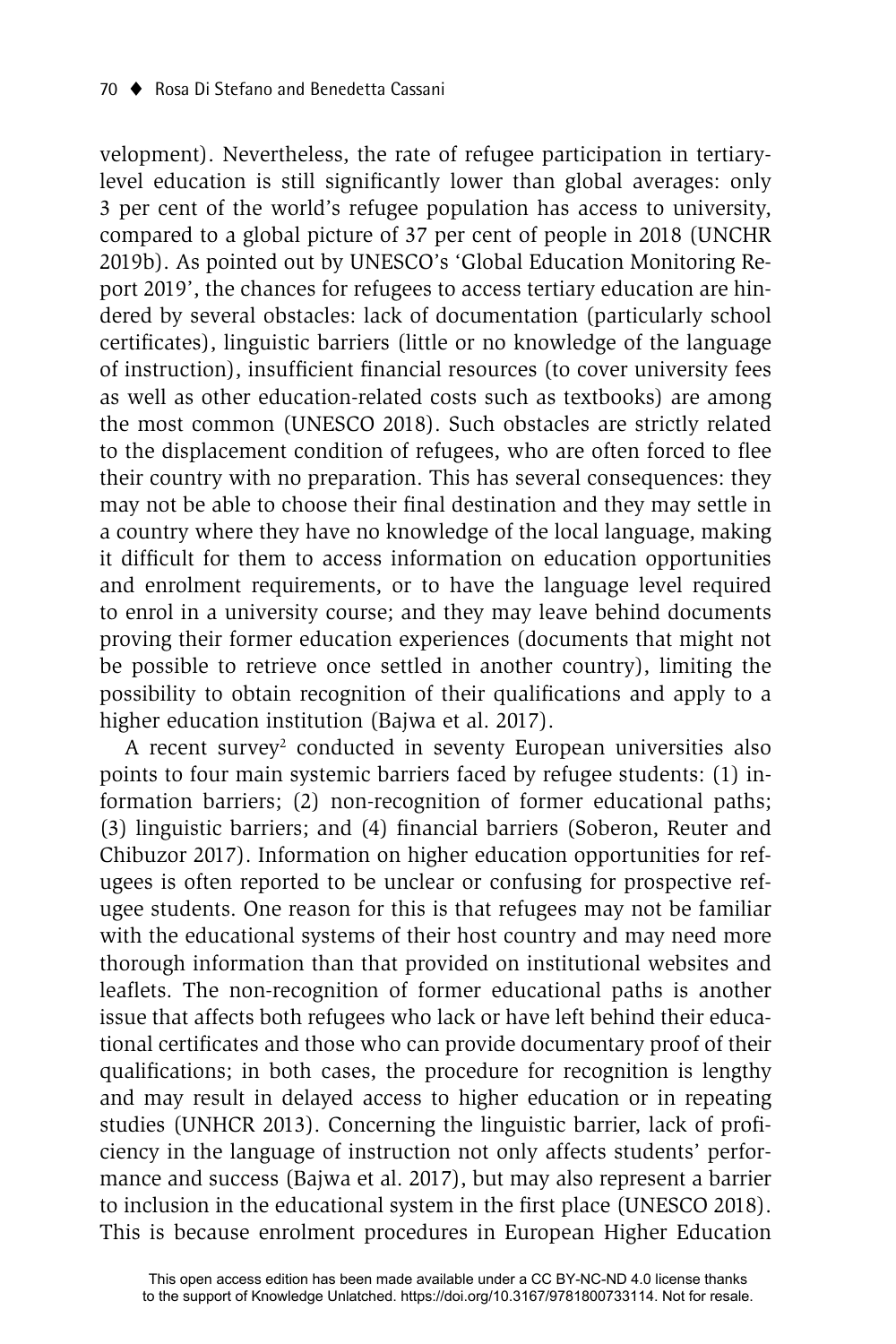Initiatives (HEIs) tend to have high language requirements, in some cases involving two languages. Finally, the fact that refugees may not be able to count on financial support from their families and may not meet the requirements to access national scholarships is yet another obstacle (Soberon, Reuter and Chibuzor 2017).

Even though refugees who have finished secondary school almost universally express the desire to attend university (Dryden-Peterson and Giles 2012), they may ultimately decide to abandon their aspirations as a result of such obstacles. According to the Institute of International Education (IIE), around 450,000 Syrian refugees are of university age and about 100,000 are eligible to enter university, but only a few have been able to enrol in an HEI in their host country (UNESCO 2018). The danger of 'missing out' an entire generation of potential university students is exacerbated by what has been defined as a 'lock-in' effect: after five or six years working in unskilled jobs, it is almost impossible to take up further education (UNHCR 2013), with potentially major consequences for the process of inclusion in the host country as well as for the rebuilding efforts and future prosperity of their home country (UNHCR 2019a). It is also important to note that over 50 per cent of asylum seekers in Europe are aged between eighteen and thirty-four, which is the age range identified with tertiary education (European Commission/EACEA/Eurydice 2019). The need to act quickly to ensure the inclusion of refugees in higher education has been reaffirmed in the 'Action Plan on the Integration of Third Country Nationals' (June 2016), a plan in which the European Commission urges member states to guarantee the timely recognition of refugees' academic qualifications and to provide language integration programmes as soon as possible (European Commission 2016).

### **Universities' Initiatives to Foster Inclusion**

Despite the recommendations of the European Commission, many member states are still lagging behind in regard to the implementation of measures aimed at facilitating academic inclusion of refugees. As pointed out by a recent Eurydice Report (European Commission/ EACEA/Eurydice 2019), the incorporation of refugees and asylum seekers into higher education is approached at different degrees across Europe, and only a few countries have adopted specific strategies at national or regional level to facilitate refugee access to universities. Moreover, even among those countries that have adopted national policies, there are substantial differences concerning the levels and scope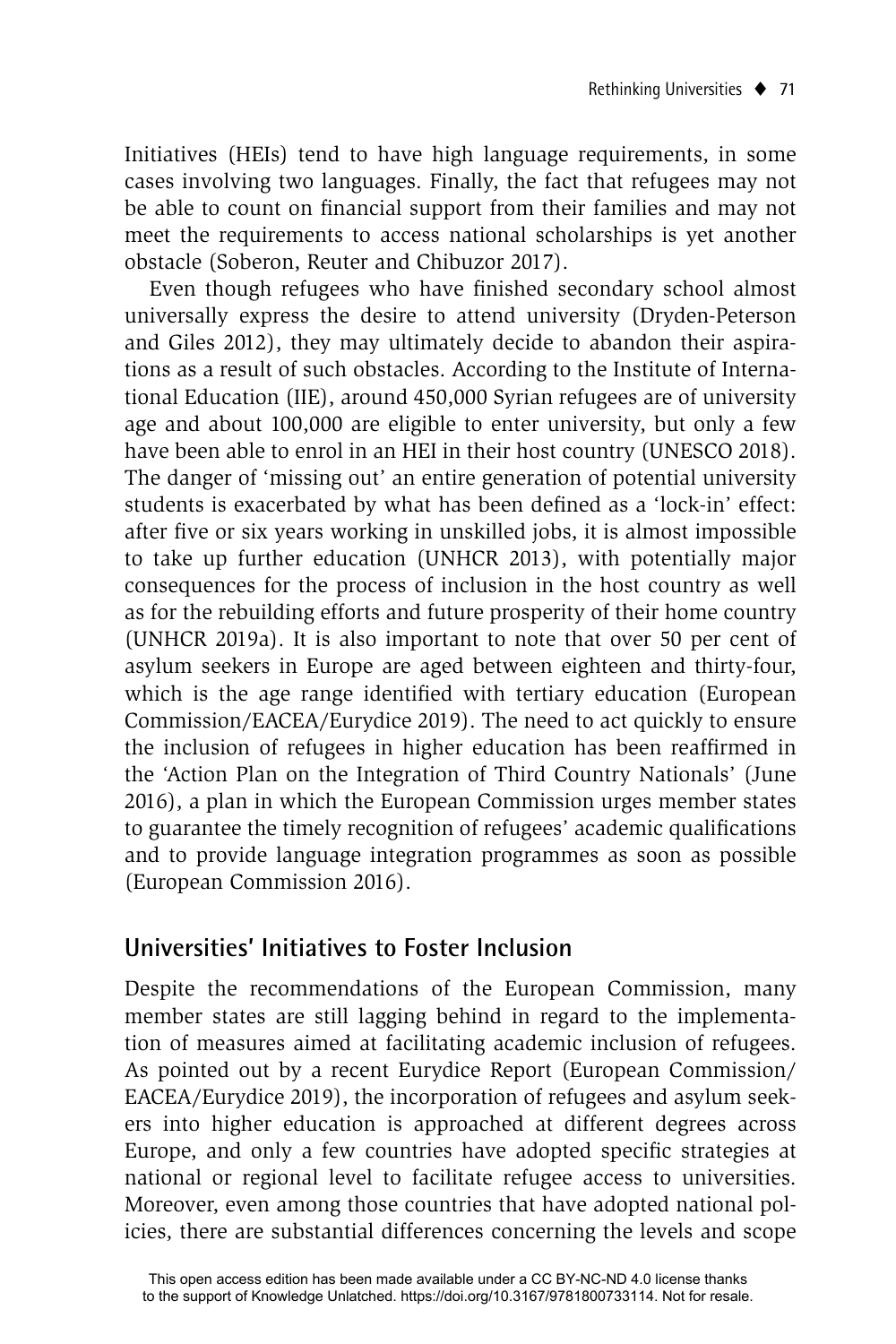of such policies (European Commission/EACEA/Eurydice 2019). As a result, in many cases support to refugees has been left to the action of individual institutions, which have tried to fill the gap of missing national and European policies by putting in place new procedures and services to support the inclusion of refugees.

Based on initiatives collected through European University Association's (EUA) Refugees Welcome Map Campaign, the InHERE project carried out an analysis of such actions, which have been put in place unilaterally by European universities in their attempts to make their institutions more accessible to refugee students. Several good practices have been showcased in the InHERE Catalogue<sup>3</sup> that could be used as an example to inspire other universities. Helping refugee students to access and understand information concerning their academic opportunities and requirements is essential to facilitate their access. The Harokopio University of Athens has launched an initiative called Study in Greece (SiG), which aims to provide comprehensive instructions and support to third-country nationals wishing to enrol in Greek universities. The initiative has since grown and SiG is now set up as a non-profit, non-governmental organisation, serving as an official gateway for information related to studying in Greece; a special section is dedicated to services for refugees and their integration into the education system. Websites such as the one provided by the SiG initative $4$  are certainly an important and far-reaching means of communication. However, information should also be distributed through more traditional means that allow two-way communication and tailored support. Through the Supporting Immigrants in Higher Education in Finland (SIMHE) project, the University of Jyväskylä hosts an info-desk where refugees can seek information and personal guidance on suitable higher education and career paths, as well as support with recognition of prior learning. Heedful of the fact that refugee centres are spread all around the country and often far from academic institutions, the Artic University of Norway (UiT) has set up an interesting strategy to reach out to potential refugee students. They organise 'information campaigns' through which they travel to refugee centres and deliver half-day information sessions.

Setting up fast-track procedures for the recognition of previous learning and qualifications, either with or in the absence of documentation, is another crucial aspect for the inclusion of refugees in higher education. Despite the provisions set in article VII of the Lisbon Recognition Convention, most European countries are still not fully complying with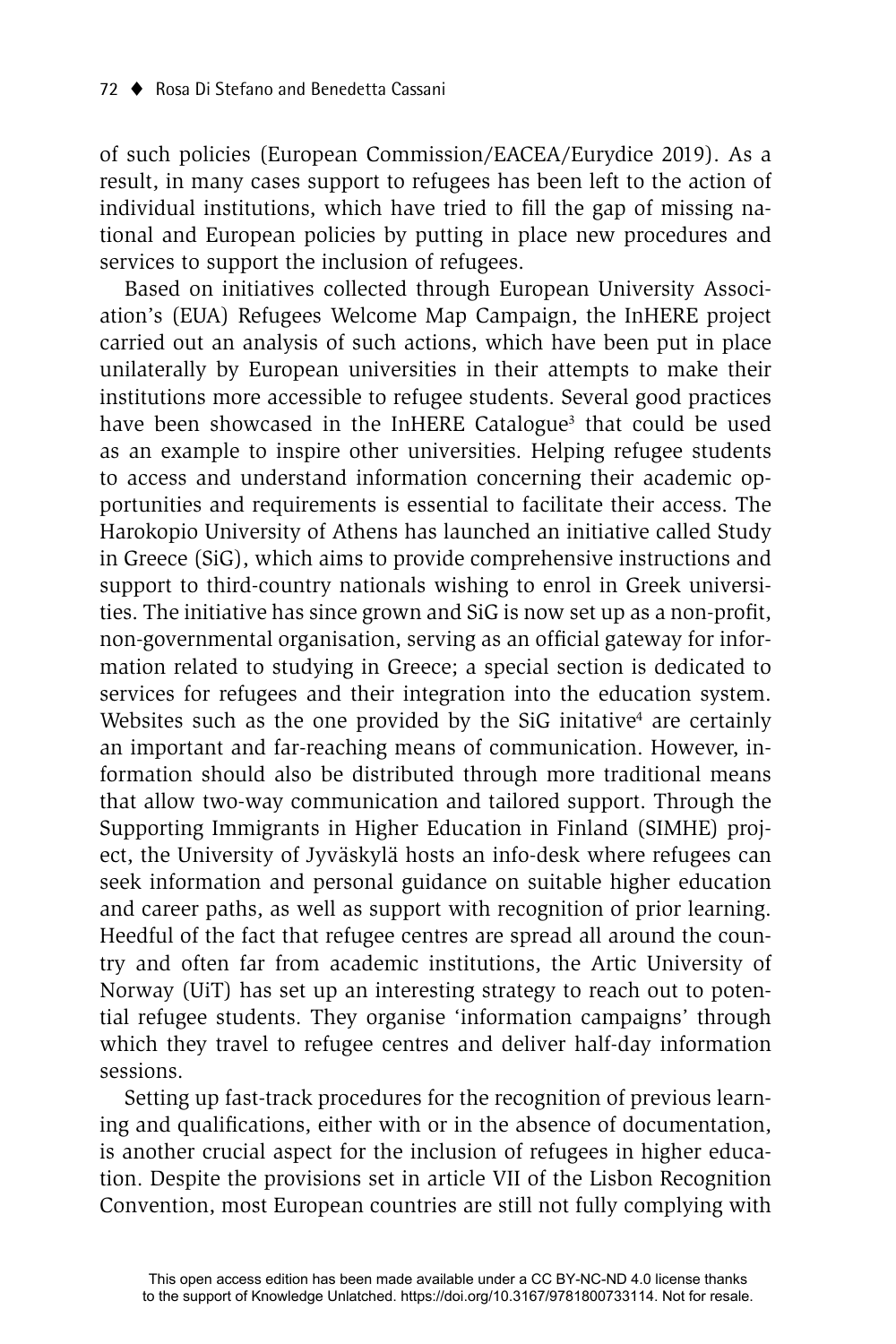its application (European Commission/EACEA/Eurydice 2019). European HEIs have therefore tried to fill this gap, either by putting in place new procedures or strengthening existing ones. For example, the University of Bari set up a procedure that goes beyond the recognition of formal education permitted by Italian regulations. Through the Centre for Lifelong Learning (CAP), it is performing the recognition of nonformal and informal learning and its translation into credits towards a university programme. At Ghent University, refugee researchers can have access to doctoral training and be integrated into a research group even though they do not own legal diplomas from their previous studies, as normally required in Belgium.

Paying attention to the fact that having a good command of the language of instruction is one of the main aspects that determine the access and future success of students in a university programme, many HEIs have created 'ad hoc' language courses for refugees. In Hungary, the Central European University has launched a Weekend Programme and a University Preparatory Programme for refugees, offering (among other activities) English and academic English classes. Similarly, the Université Paris 1 Panthéon-Sorbonne offers a twelve-week intensive language training course for refugees as well as access to the 'learning French online' platform through the computer room of the Language Department. A different approach to language training has been adopted by University West. It allows asylum seekers to realise internships in different university sectors (faculties, library, administration office), covering various tasks (IT support, teacher assistant or administrative duties), so they can practise Swedish while they become familiarised with the university system and its functioning.

To foster refugee inclusion in higher education, it is essential to make university an economically viable option. Yet funding for institutions to support refugees as well as direct funding for refugee students is still very limited, and several universities in Europe are resorting to their core budget to offer scholarships or fee waivers to refugee students. To broaden the scope of the financial support provided, some universities have combined different sources of funding. The University of Porto, for example, is offering scholarships that also include accommodation, food, transportation and language training, on account of its collaboration with a Portuguese non-profit organisation. The university has allocated a special budget to cover the costs of academic fees and language programme, while students' subsistence is covered by the Global Platform for Syrian Students.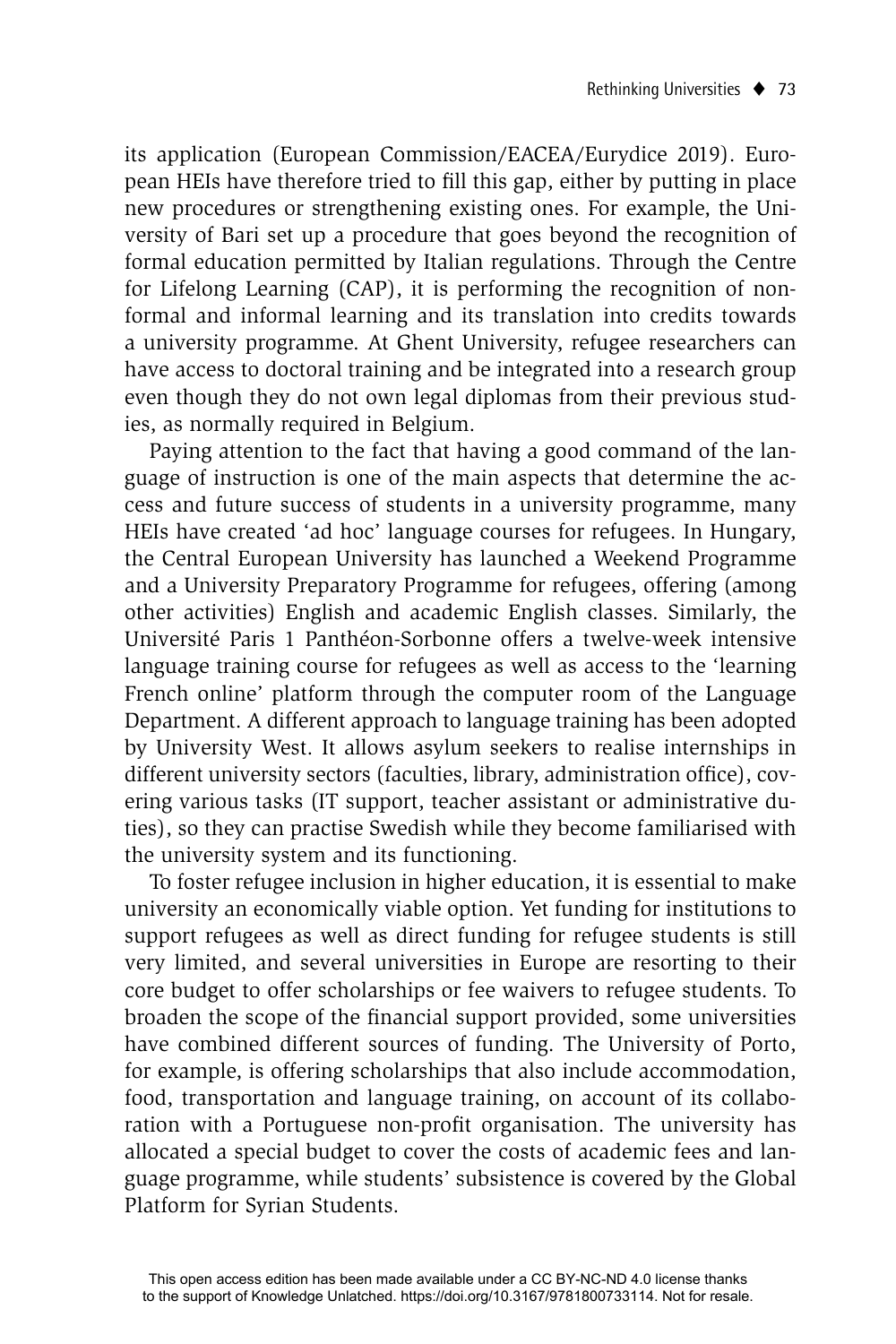### **An Overarching Strategy for More Inclusive Universities**

The analysis developed through the InHERE project has revealed the capacity of the academic community to act in response to emerging issues and to act autonomously, despite the limited support at national and governmental levels. It is interesting to note that the entire university community (students, academics and administrative staff) have mobilised and engaged in providing a response to the challenges described above. However, it must be said that only rarely has a single university been able to tackle all of them at once. The fragmentation of the university response to the needs of and challenges faced by refugee students stresses the necessity to develop a more integrated approach, that would allow the university to go beyond the single emergency.

Aware of these criticalities, the InHERE project has developed a set of recommendations to inspire universities' future actions.<sup>5</sup> In particular, the recommendations, which were presented in Brussels in September 2018, have indicated a number of key elements to make the university system more accessible. These include: improving access to information through the provision of comprehensive information and advisory services; increasing the funding for universities to support refugees; enhancing the harmonisation of procedures; supporting the employability and the overall incorporation of refugees into societies. To ensure sustainability and continuity of actions, the recommendations stress the importance of including initiatives for refugees in a broader overarching strategy, as part of universities' social responsibility under their Third Mission, as this would enable the different departments and stakeholders of institutions to collaborate in providing the best possible support to refugee students and scholars.

In Italy, the recommendations have been incorporated in an initiative promoted among Italian HE institutions by UNHCR to create a 'Manifesto of Universities' to foster the access of refugees to higher education and research, and to encourage their social inclusion and active participation in academic life. As mentioned in the Manifesto itself, through its adoption universities contribute to realising their Third Mission, by favouring the valorisation and the use of knowledge for the social, cultural and economic development of society (UNHCR 2019c). Several universities have embraced the Manifesto, which represents an important example of synergy between European projects and national initiatives, in view not of duplicating actions but rather multiplying their overall effects and impact. Through its implementation, the Manifesto led to the establishment of a permanent task force at Sapienza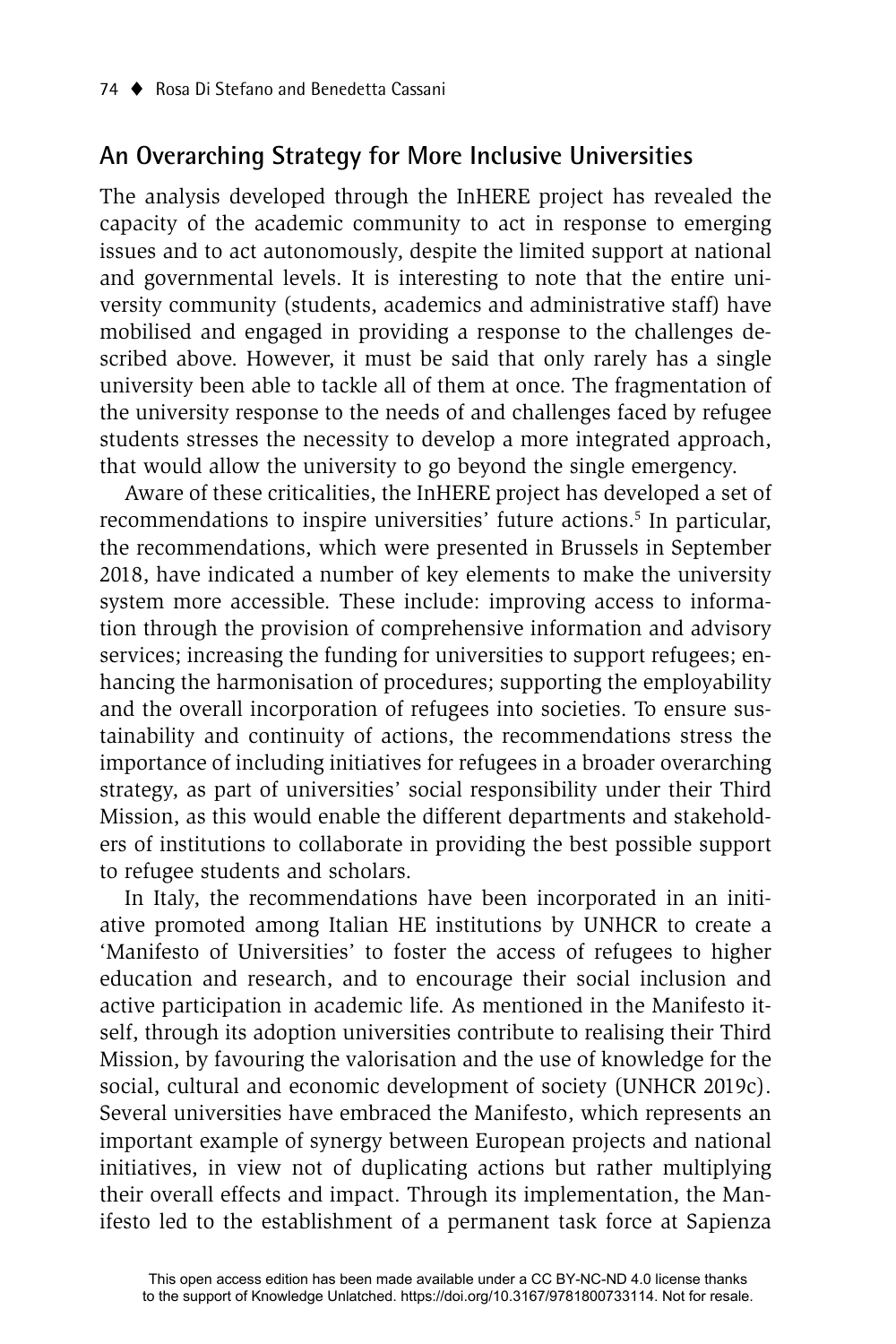University that, in collaboration with UNHCR and other stakeholders, aims at sharing good practices and promoting common initiatives with other Italian universities.

The recommendations also inspired a new project called 'UNI(di)VER-SITY, Socially responsible university for inclusive societies in the era of migration' that wishes to contribute to the European debate on the development of an integrated approach to the issue of migrant and refugee inclusion in HE. The project, funded by the European Commission, builds upon the results of InHERE with the aim to support HEIs to integrate initiatives addressed to refugees and migrants in a broader approach to diversity. To this end, UNI(di)VERSITY will analyse some of the most relevant social responsibilities and diversity approaches adopted by European HEIs, design instruments to integrate issues related to migration holistically and develop a methodology for socially responsible universities in the era of migration.<sup>6</sup>

Much remains to be done for universities to fully embrace an exhaustive approach that goes beyond single initiatives and builds inclusive HEIs and societies. The results of InHERE projects and the subsequent initiatives put in place show the need for a common path that leads towards the institutionalisation of a systemic approach, integrated in the universities' Third Mission. Today, such an approach may identify refugees and migrants as the main actors, but it can open the way to include a wider pool of beneficiaries, keeping in mind that internationalisation, diversity and inclusion are part of the enrichment of society and that 'the student body within higher education should reflect the diversity of Europe's population' (European Commission 2017).

**Rosa Di Stefano** obtained a double major in Political Science and International Relations from the University of Toronto (2010) and later specialised in development studies and project cycle management at the Institute for Advanced Study of Pavia-IUSS. She worked in Ecuador in the field of international cooperation for various NGOs and she joined Sapienza International Office as European Projects Officer in 2015. She has been actively contributing to projects and initiatives dedicated to the social inclusion of migrants and refugees (InHERE, Higher Education Supporting Refugees in Europe; Manifesto of Inclusive University-UNHCR; UNI(di)VERSITY).

 $\blacklozenge$ 

**Benedetta Cassani** graduated in Economics and obtained a PhD in Economic Geography. Before joining Sapienza IRO Office, she carried out research activities in collaboration with several institutions (Council of Europe, Sapienza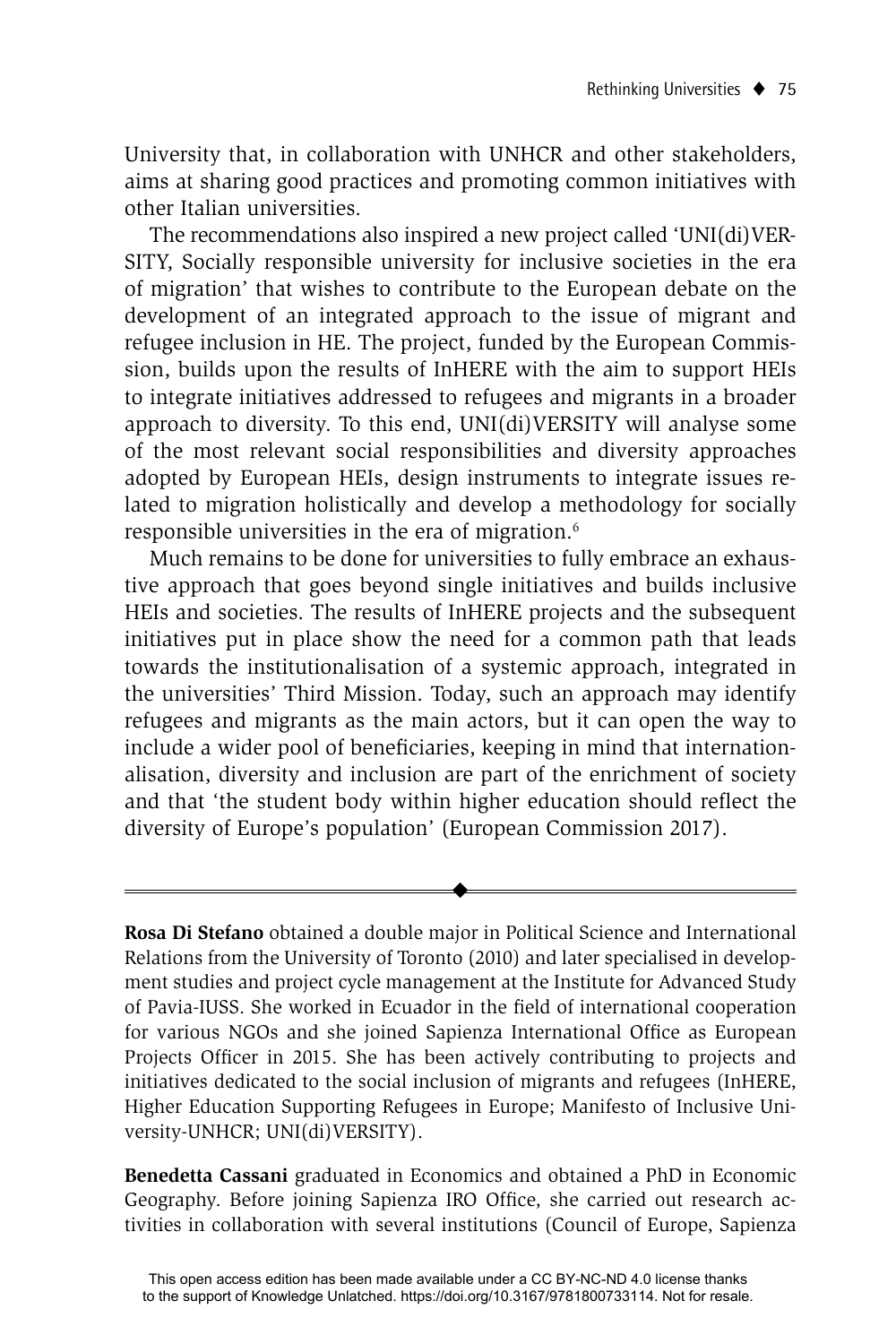University, UNESCO Chair) focusing on migration and development issues. Since 2011, she has been working at Sapienza University International Office providing support to the submission and management of European projects mainly in the area of social sciences and humanities. She is actively involved in several projects dedicated to the social inclusion of migrants and refugees such as InHERE, Higher Education Supporting Refugees in Europe; Manifesto of Inclusive University-UNHCR; and UNI(di)VERSITY.

#### **Notes**

- 1. InHERE is co-funded with support from the Erasmus + programme of the European Union during the period September 2016 to September 2018. The project has been implemented by UNIMED (coordinator), Sapienza University, University of Barcelona, Campus France, EUA and UNHCR (associate partner). More information can be found at www.inhereproject.eu.
- 2. The survey has been realised in the framework of the Erasmus+ S.U.C.R.E. project: http://sucre.auth.gr/.
- 3. InHERE's Good Practice Catalogue is available at https://www.inhereproject .eu/outputs/good-pratice-catalogue.
- 4. The SiG website is available at http://studyingreece.edu.gr/.
- 5. InHERE's recommendations are available at https://www.inhereproject.eu/ outputs/recommendations.
- 6. The results of the project will be publicly available by the end of 2022 at www .unidiversity.eu.

#### **References**

- Bajwa, J.K., S. Couto, S. Kidd, R. Markoulakis, M. Abai and K. McKenzie. 2017. 'Refugees, Higher Education, and Informational Barriers', *Refuge: Canada's Journal on Refugees* 33(2): 56–65. doi:10.7202/1043063ar.
- Dryden-Peterson, S., and W. Giles. 2012. 'Higher Education for Refugees', Refuge: *Canada's Journal on Refugees* 27(2): 3–9. https://refuge.journals.yorku.ca/ index.php/refuge/article/view/34717.
- European Commission. 2016. 'Action Plan on the Integration of Third Country Nationals', EU COM (2016) 377 final.
- European Commission. 2017. 'A Renewed EU Agenda for Higher Education', COM  $(2017)$  247 final.
- European Commission/EACEA/Eurydice. 2019. 'Integrating Asylum Seekers and Refugees into Higher Education in Europe: National Policies and Measures', Eurydice Report. Luxembourg: Publications Office of the European Union.
- Eurostat. 2017. 'Asylum and First Time Asylum Applicants by Citizenship, Age and Sex: Annual Aggregated Data'. http://appsso.eurostat.ec.europa.eu/nui/show .do?dataset=migr\_asyappctza&lang=en.
- Soberon, M.A., L. Reuter and A. Chibuzor. 2017. 'Accessing Higher Education in Europe: Challenges for Refugee Students and Strategies to Overcome Them'.